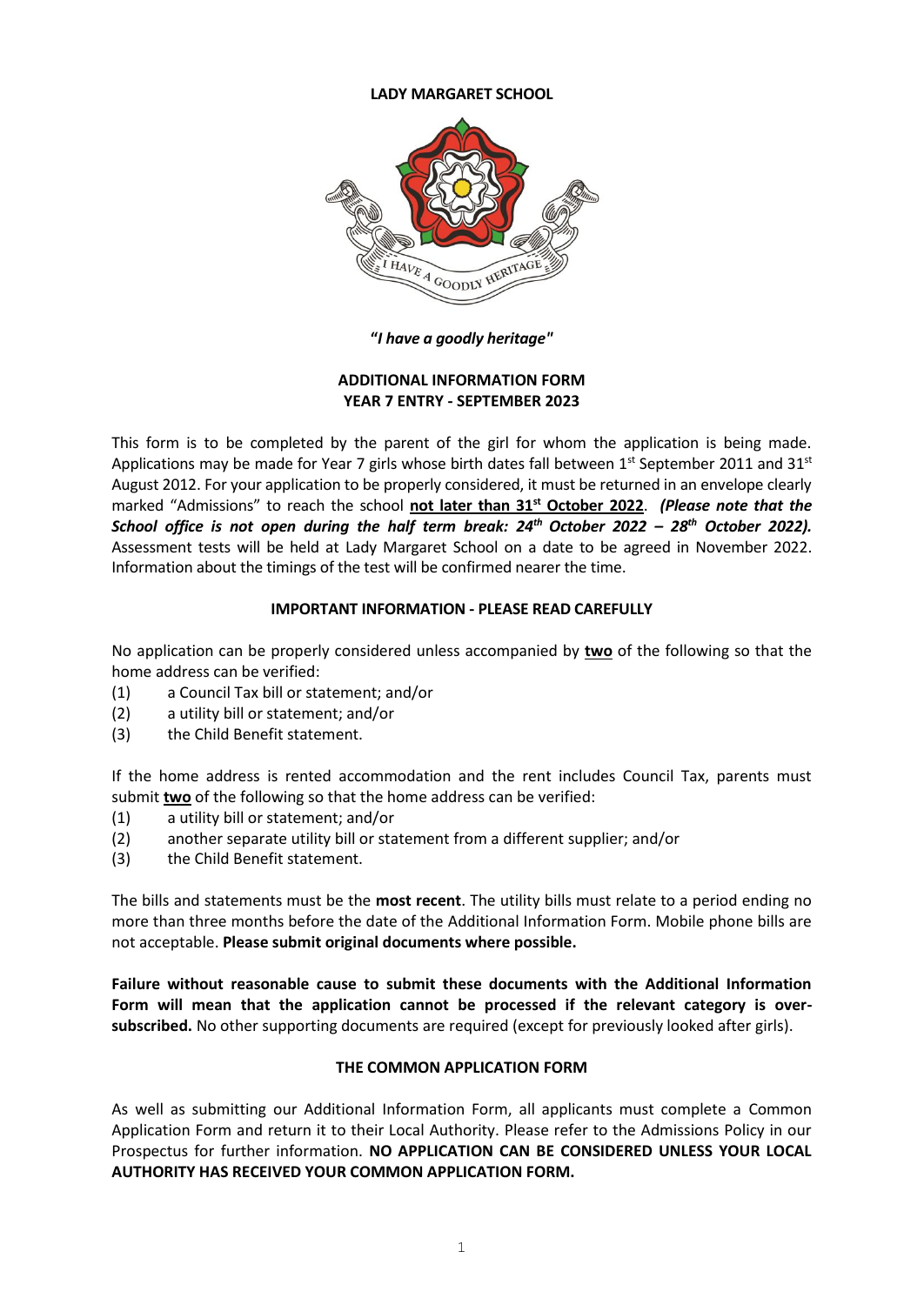# **PARENTS ARE ADVISED TO SUPPLY AS MUCH INFORMATION AS POSSIBLE**

# **Please complete the form in block capitals**

|                            | Personal details (please underline your daughter's preferred forename)                        |                                                                                                                                                                                                                                                                                                                                                                                                                                                                                                                                                                                                                     |
|----------------------------|-----------------------------------------------------------------------------------------------|---------------------------------------------------------------------------------------------------------------------------------------------------------------------------------------------------------------------------------------------------------------------------------------------------------------------------------------------------------------------------------------------------------------------------------------------------------------------------------------------------------------------------------------------------------------------------------------------------------------------|
|                            |                                                                                               |                                                                                                                                                                                                                                                                                                                                                                                                                                                                                                                                                                                                                     |
|                            |                                                                                               |                                                                                                                                                                                                                                                                                                                                                                                                                                                                                                                                                                                                                     |
|                            |                                                                                               |                                                                                                                                                                                                                                                                                                                                                                                                                                                                                                                                                                                                                     |
| Girl's home address        |                                                                                               |                                                                                                                                                                                                                                                                                                                                                                                                                                                                                                                                                                                                                     |
|                            |                                                                                               |                                                                                                                                                                                                                                                                                                                                                                                                                                                                                                                                                                                                                     |
|                            |                                                                                               |                                                                                                                                                                                                                                                                                                                                                                                                                                                                                                                                                                                                                     |
| address to secure a place. |                                                                                               | The home address is the girl's permanent residence. It will normally be the address held for the<br>girl by her Primary School. If parents are separated and share residence of the girl, the address<br>given should be that of the parent with whom the girl spends most of the school week. If the<br>parent making the application lives at a different address from the girl's, a letter of explanation<br>should be attached. An application can only be made from a single address and only a single<br>application can be made for each girl. It is not acceptable for a family to use a temporarily rented |
|                            | supporting documents as set out on the previous page so that the new address can be verified. | Parents must inform the school of any change in the girl's home address and submit two                                                                                                                                                                                                                                                                                                                                                                                                                                                                                                                              |
|                            |                                                                                               |                                                                                                                                                                                                                                                                                                                                                                                                                                                                                                                                                                                                                     |
|                            |                                                                                               |                                                                                                                                                                                                                                                                                                                                                                                                                                                                                                                                                                                                                     |
|                            |                                                                                               |                                                                                                                                                                                                                                                                                                                                                                                                                                                                                                                                                                                                                     |
|                            |                                                                                               |                                                                                                                                                                                                                                                                                                                                                                                                                                                                                                                                                                                                                     |
|                            |                                                                                               |                                                                                                                                                                                                                                                                                                                                                                                                                                                                                                                                                                                                                     |
|                            |                                                                                               |                                                                                                                                                                                                                                                                                                                                                                                                                                                                                                                                                                                                                     |
|                            |                                                                                               |                                                                                                                                                                                                                                                                                                                                                                                                                                                                                                                                                                                                                     |
|                            | Telephone Numbers (any change of telephone number must be advised to us immediately)          |                                                                                                                                                                                                                                                                                                                                                                                                                                                                                                                                                                                                                     |
| Parent 1:                  |                                                                                               |                                                                                                                                                                                                                                                                                                                                                                                                                                                                                                                                                                                                                     |
| Parent 2:                  |                                                                                               |                                                                                                                                                                                                                                                                                                                                                                                                                                                                                                                                                                                                                     |
| Guardian:                  |                                                                                               |                                                                                                                                                                                                                                                                                                                                                                                                                                                                                                                                                                                                                     |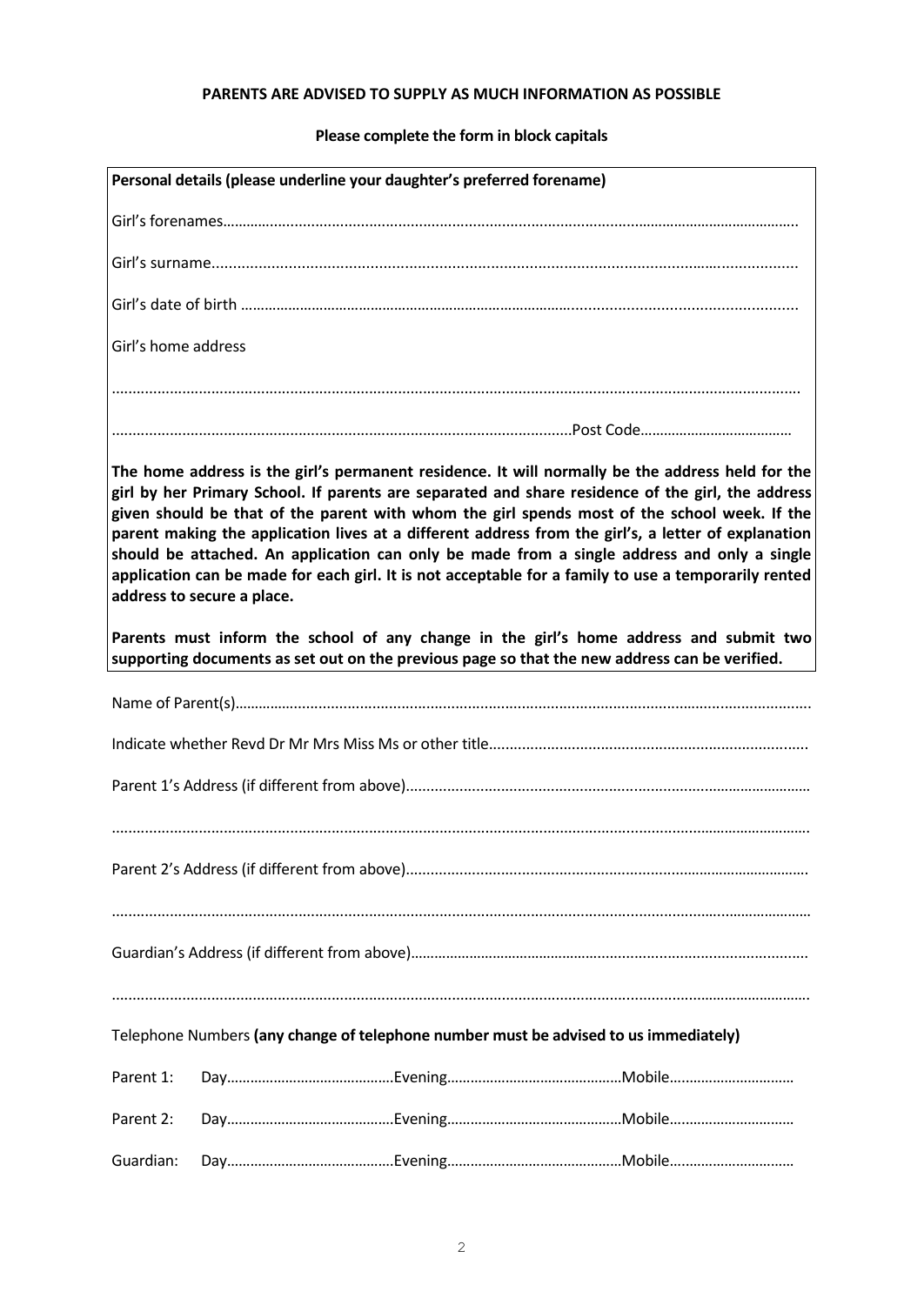# Email addresses:

…………………………………………………………………………………………….………………………………………………………………..

**THE REST OF PAGE 3 AND THE WHOLE OF PAGES 4 AND 5 ONLY APPLY IF YOUR DAUGHTER HAS AN EDUCATION, HEALTH & CARE PLAN, OR IS A LOOKED AFTER OR PREVIOUSLY LOOKED AFTER GIRL OR AN INTERNATIONALLY ADOPTED PREVIOUSLY LOOKED AFTER GIRL OR IF YOU ARE CLAIMING PRIORITY FOR HER AS A SIBLING. IF NONE OF THESE APPLY PLEASE GO TO PAGE 6 IF YOU ARE APPLYING FOR A CHURCH OF ENGLAND FOUNDATION PLACE. OTHERWISE PLEASE GO TO PAGE 8.**

## **GIRLS WITH AN EDUCATION, HEALTH & CARE PLAN**

We welcome girls with an Education, Health & Care Plan. There is a different system for admitting such girls but it is helpful if parents fill out this form. We also ask that parents co-operate with the school by bringing their daughter to our assessment test.

# **(Please tick to confirm)**

 $\Box$  The applicant girl has an Education, Health & Care Plan

## **LOOKED AFTER GIRLS**

We welcome applications from looked after girls. Please provide a letter from the local authority that looks after her confirming that she is a looked after girl at the time of the application.

## **(Please tick to confirm)**

- $\Box$  The applicant girl is a looked after girl
- $\Box$  I enclose a letter from the local authority that looks after her confirming that she is a looked after girl at the time of the application.

## **PREVIOUSLY LOOKED AFTER GIRLS**

We welcome applications from girls who were previously looked after but immediately after being looked after became subject to an adoption, residence, or special guardianship order.

Parents seeking admission of their daughters as previously looked after girls must provide:

- (1) a copy of the adoption order, residence order or special guardianship order; and
- (2) a letter from the local authority that last looked after her confirming that she was looked after immediately prior to that order being made.

**Please note that it is not enough that the girl has been adopted or that a residence or special adoption order has been made. The girl must also have been looked after by a local authority in England and Wales immediately before the adoption, residence, or special guardianship order was made.**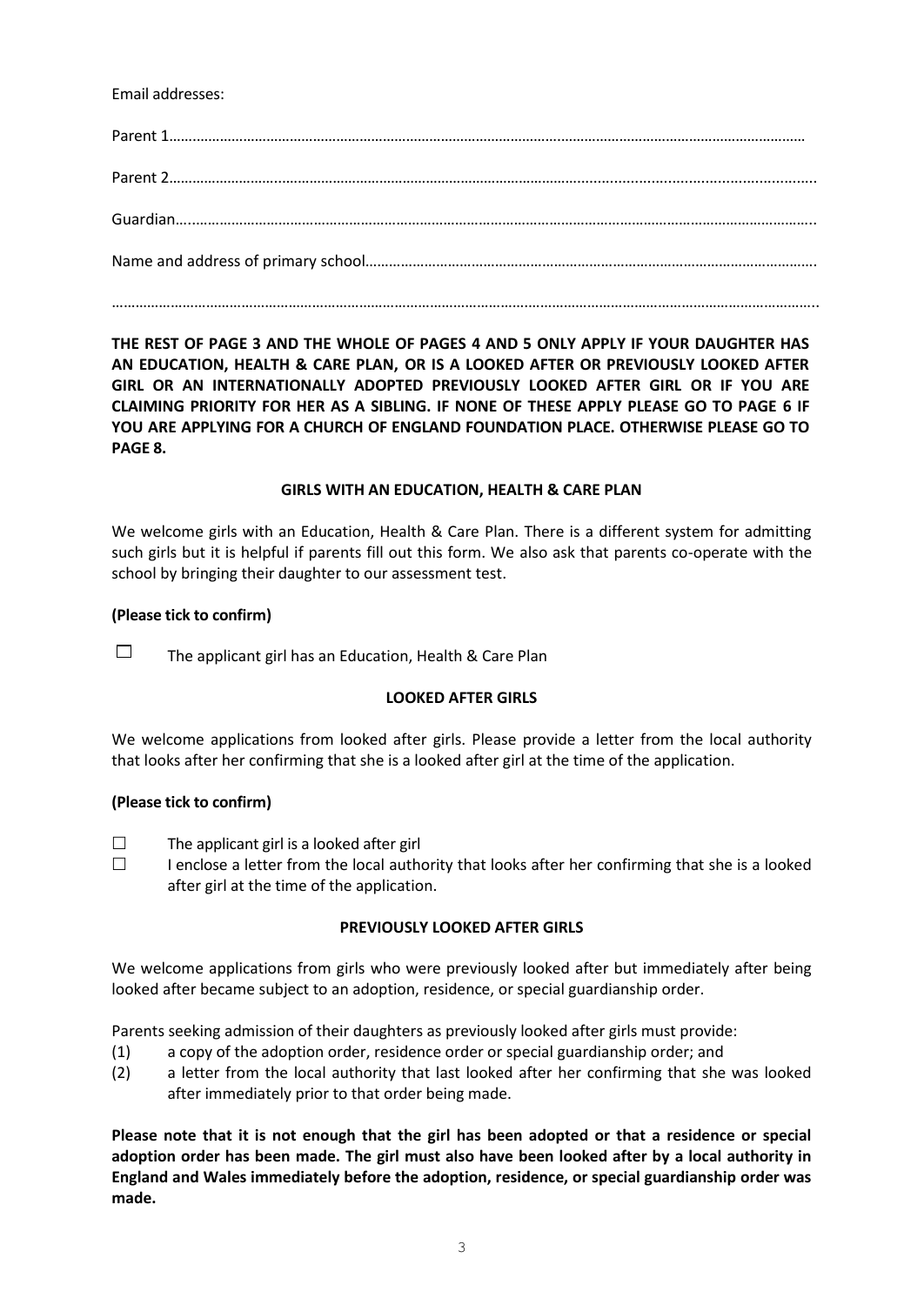## **(Please tick to confirm)**

- $\square$  The applicant girl is a previously looked after girl
- $\Box$  I enclose the following
	- (1) a copy of the adoption order, residence order or special guardianship order and
	- (2) a letter from the local authority that last looked after the girl confirming that she was looked after immediately prior to that order being made.

#### **INTERNATIONALLY ADOPTED PREVIOUSLY LOOKED AFTER GIRLS**

We welcome applications from girls who are internationally adopted previously looked after girls, that is to say girls who appear to have been in state care outside of England and ceased to be in state care as a result of being adopted.

#### **(Please tick to confirm)**

- $\Box$  The applicant girl is an internationally adopted previously looked after girl
- $\Box$  I enclose copies of the relevant adoption order or other legal document giving effect to the adoption together with any necessary translations

#### **SIBLINGS**

"Siblings" means all blood, half, step, adoptive and foster sisters who live at the same home address where one of the sisters will be attending the school when the other is to be admitted. The term "sibling" does not apply to any other relative of the applicant or to any other person living permanently in the applicant's household

Where sibling priority is claimed on the basis of an older sister already admitted to the school, it does not apply if

- the older sister will not be a pupil at the school in September 2023.
- the home address of the applicant is at a greater straight line distance from the school than the home address of her older sister at the time of the latter's admission
- the older sister first joined the school at Year 12 or thereafter.

Parents applying for a foundation place can only rely on the priority given to siblings if each sibling satisfies the conditions about church attendance at the date of her admission.

Where two siblings apply to join the school in the same academic year (for example because they are twins), and one sibling qualifies for admission, the school will grant sibling priority to the other.

Please refer to the school's Year 7 Admissions Policy and Handbook for a full explanation of the school's sibling policy and of how the school measures distance.

# **ONLY FILL IN THE DETAILS BELOW IF YOU ARE APPLYING ON THE BASIS THAT YOUR DAUGHTER HAS PRIORITY AS A SIBLING**

Full name of sister……………………………………………………………………………………………………………………

Date of birth of sister...……………………………………………………………………………………………………………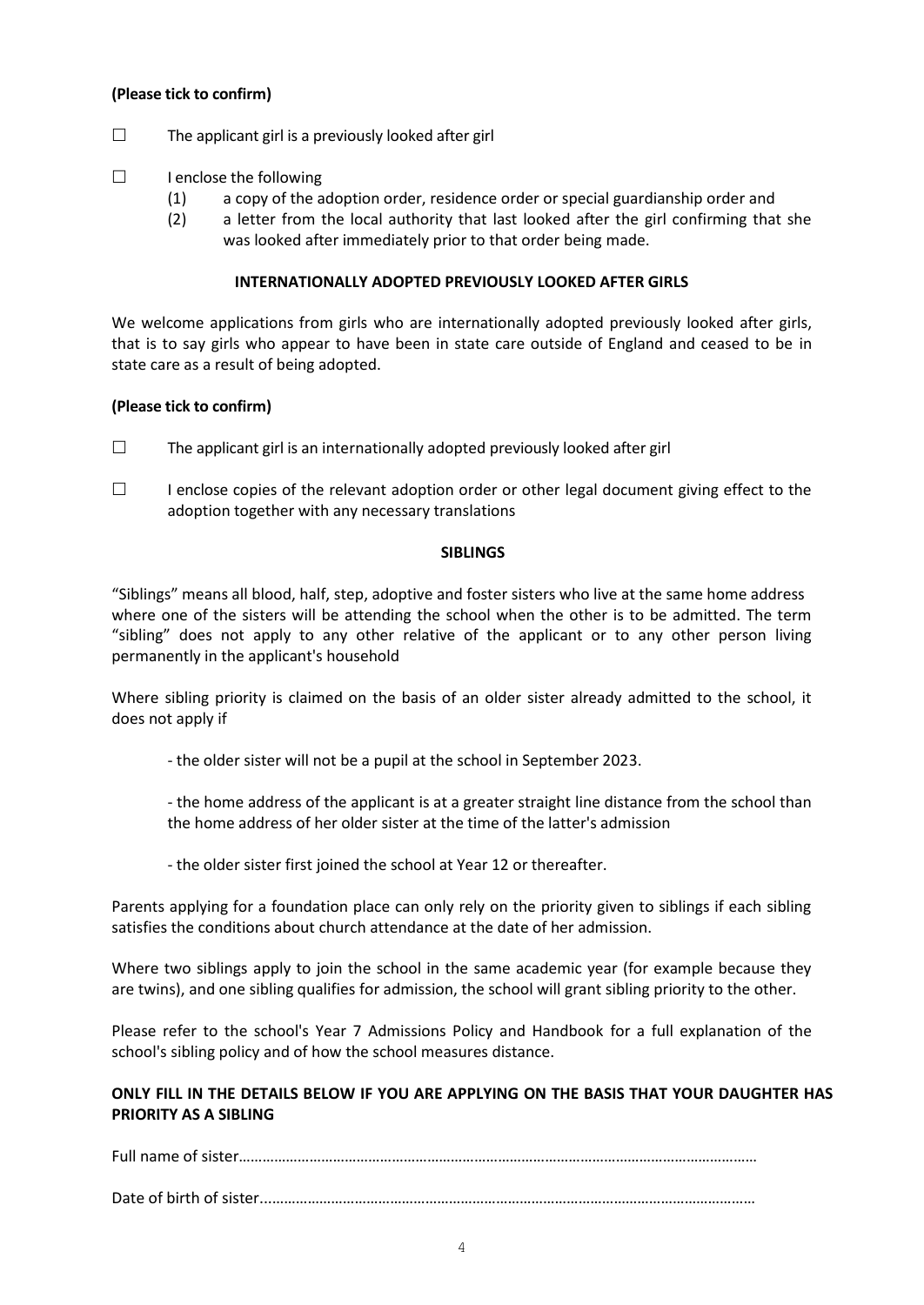Date the older sister joined Lady Margaret School (where applicable)…………………………………………………

Address of the older sister when she joined Lady Margaret School (where applicable)

**If the sisters are foster-sisters, please explain the circumstances and provide a letter from your local authority confirming the circumstances.**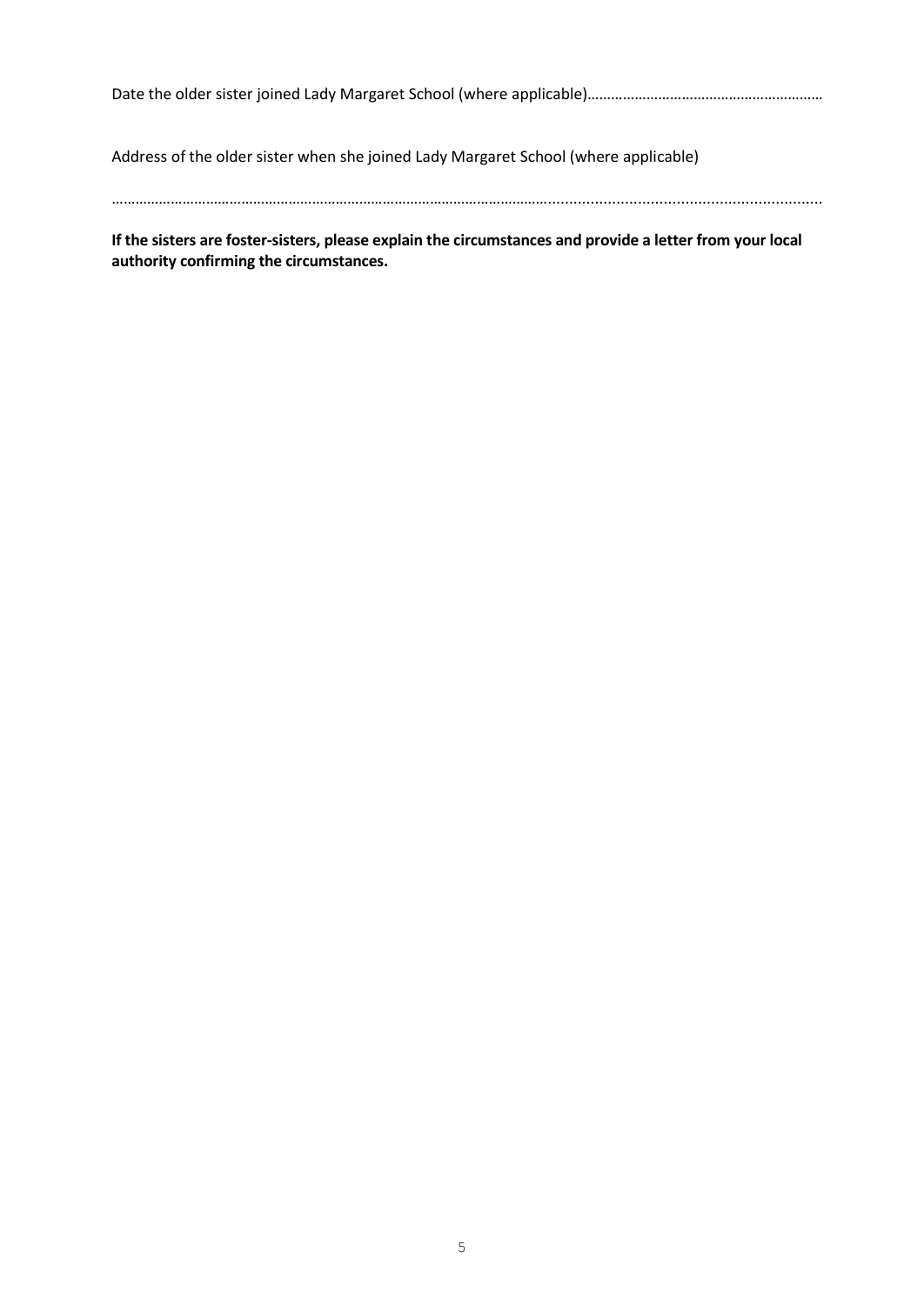## **THE FOLLOWING SECTION SHOULD ONLY BE FILLED IN BY PARENTS APPLYING FOR A CHURCH OF ENGLAND FOUNDATION PLACE**

**If the girl attends any other church, e.g. Roman Catholic, Methodist, Pentecostal, you should not fill in this page.**

**In order to be eligible for a foundation place the girl must have attended a service at a Church of England church, or churches, at least fortnightly for a minimum of three years up to the present time.**

**A girl is deemed to continue attending church services with her normal regularity during any period when:**

- **(1) the church which she regularly attends was closed for public worship; and**
- **(2) it had not provided alternative premises for that worship.**

**We will take up a reference from a vicar in order to assess each application for a Foundation Place**

## **Details of CHURCH OF ENGLAND attendance**

**If your daughter has been attending your current church for less than three years please give details of the Church of England church(es) where she worshipped previously. Please write on a separate sheet if necessary.**

Name of church attended by your daughter **before** she attended the current church you have named previously

……………………………………………………………………………………………………………………………………………………………………

Name of Vicar of this church……………………………………………………………………….................................................... Church Address…………………………………………………………………………….…………………………………………………………….. Vicar's address (if different from above)..………………………………………………………….............................................. ……………………………………………………………………………………………………………………………………………………………………. Vicar's telephone number…………………………………………………………………………......................................................